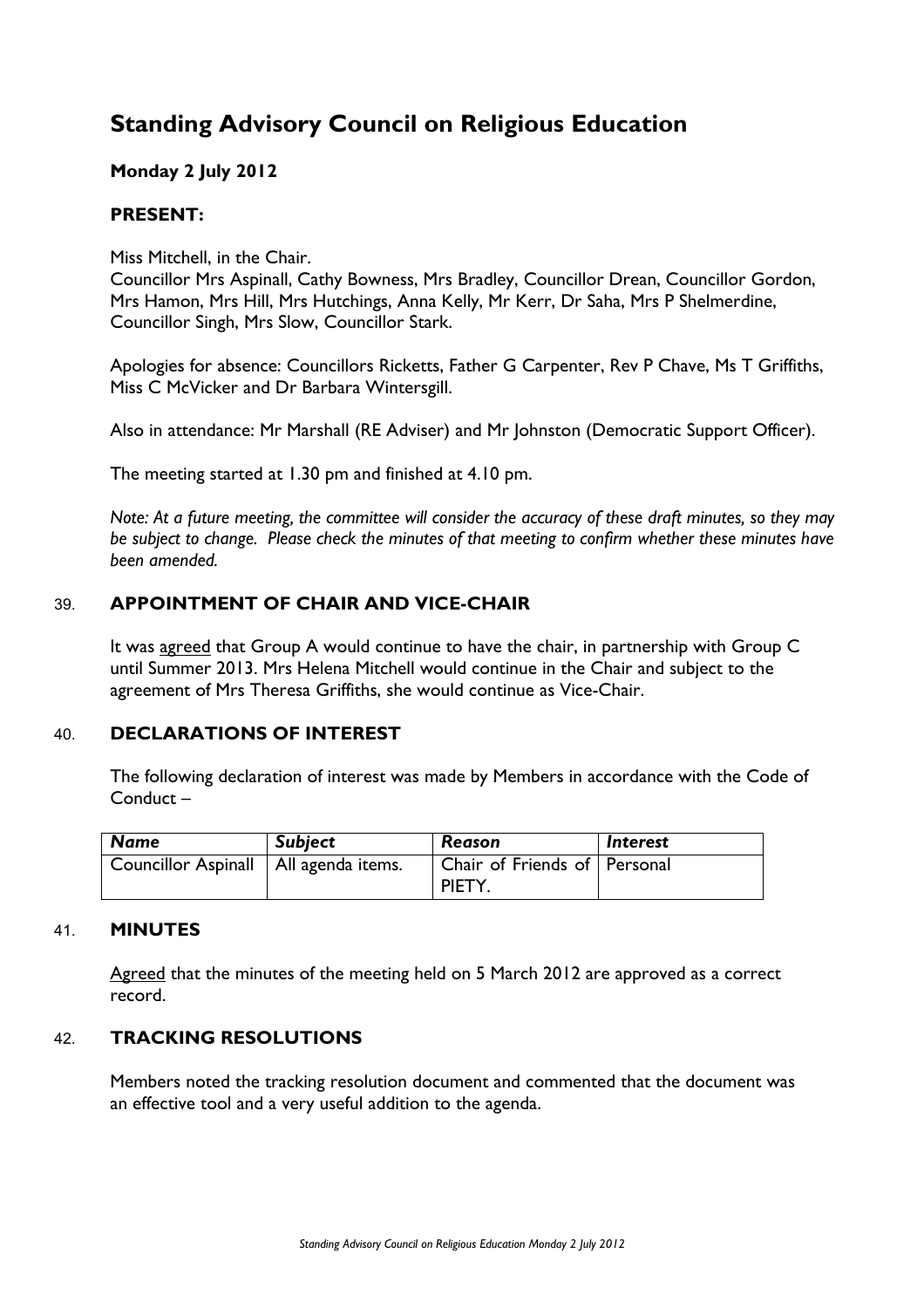## 43. **CHAIR'S URGENT BUSINESS**

There were no items of Chair's urgent business.

#### 44. **WELCOME TO NEW MEMBERS**

The Chair welcomed Cathy Slow, representing the Diocesan Board of Education, Exeter, to her first SACRE meeting.

## 45. **NATIONAL AND LOCAL UPDATES**

The RE Adviser informed members that nationally –

- (a) following concerns raised about the loss of numbers taking up RE GCSE the National Association of Teachers of Religious Education (NATRE) had launched a survey reviewing the teaching of RE a year after it was omitted from the English Baccalaureate;
- (b) the future status and place of RE was still uncertain and the upcoming decision on the National Curriculum would have an impact on the subject nationally;
- (c) the Religious Education Council (REC) would be producing a report for the School's Minister, Nick Gibb, highlighting what good quality RE looks like;
- (d) the Religious Education All Party Parliamentary Group was launched by Stephen Lloyd MP in early June 2012 to raise awareness of the value of RE; currently 37 MPs had signed up to this group.

On a local level members were informed that that the local syllabus was due to be reviewed as it had been five years since the last review.

#### Agreed that –

- (1) a copy of the NATRE survey be emailed to all members;
- (2) Helena Mitchell, Chair would write a letter to all local MPs highlighting the importance of the Religious Education All Party Parliamentary Group asking them to sign up to this group;
- (3) the local syllabus will be reviewed in 12 months at a time following the decision on the National Curriculum.
	- (i) NASACRE AGM The RE Advisor informed members that –
		- (a) he had attended the NASACRE AGM on behalf of Plymouth SACRE;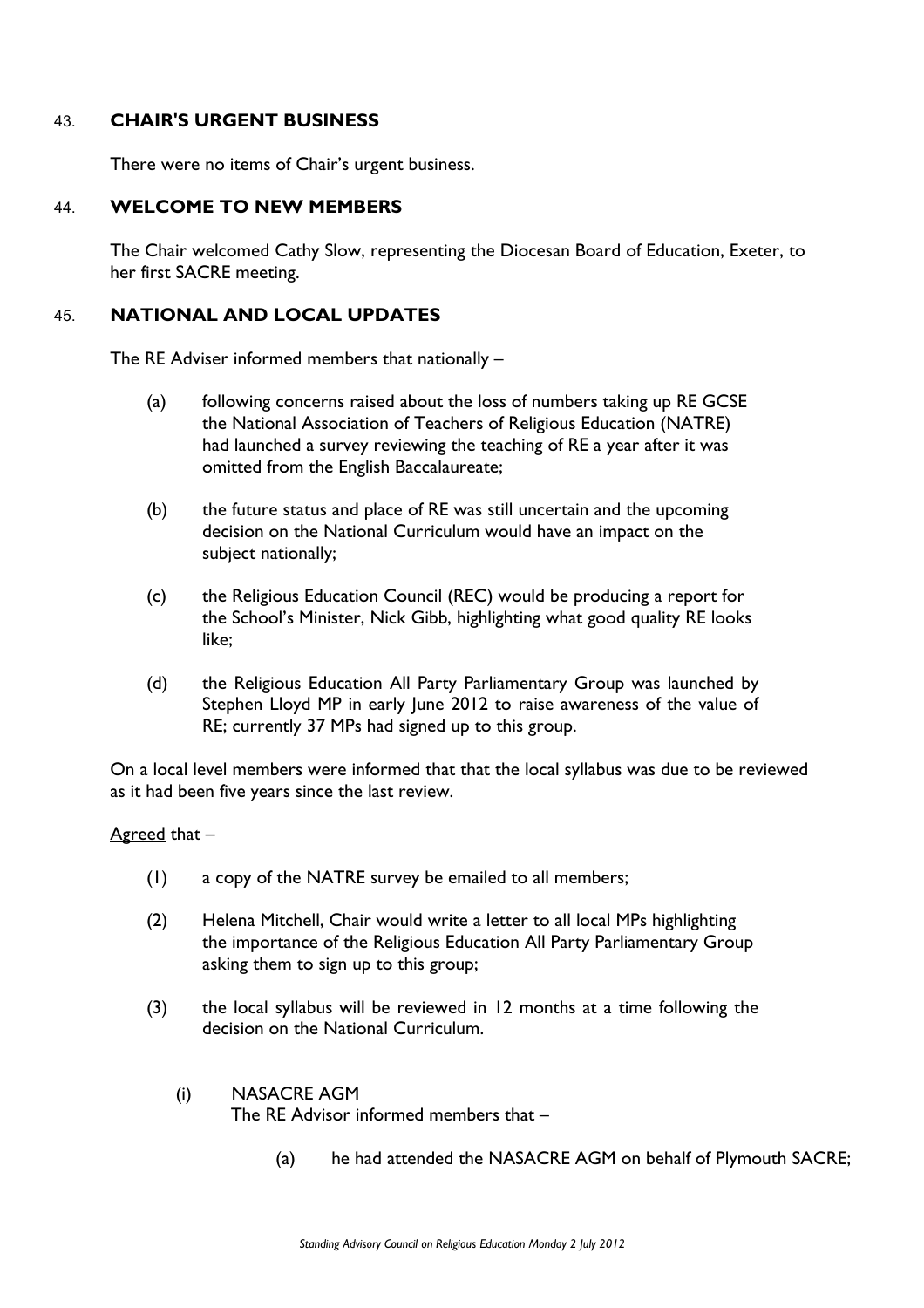- (b) Professor Robert Jackson gave a very inspiring speech at the AGM, which provided an insight into world-wide RE research showing that England had a very good RE process;
- (c) nationally, there were fewer than 50 RE Advisors remaining, which reflected the struggle of RE in general and the budget constraints in local authorities.

## (ii) UNMET NEEDS PROJECT

The RE Adviser informed members that –

- (a) the unmet RE needs project had secured  $£117k$  over three years acr Cornwall, Devon and Plymouth;
- (b) the project had appointed Linda Rudge, as a Project Director, who embraced her new role by organising a conference aimed at teac which was scheduled for October 2012.

# (iii) MINSTER PROJECT

The RE Advisor informed members that money identified in the SACRE budget had been ring-fenced for a project to develop the Minster Church of St Andrew to improve resources and help offer and enhance visits to the Minster.

## (iv) PLYMOUTH CENTRE FOR FAITHS AND CULTURAL DIVERSITY The RE Adviser informed members that –

- (a) the Centre had spent  $11$  years in its current location at Watts Road this had come to an end, as Salisbury Road school is expanding and requires the building back. The Centre is now in the process of movi into temporary accommodation situated in the playground of Salisbur Road Primary School before eventually, being permanently situated within a new building of the school;
- (b) across the city  $56$  schools had now signed up to the Centres services paid subscriptions;
- (c) in the past year over 300 hours were spent in schools by faith speakers.

# 46. **OFSTED REPORTS**

The RE Adviser informed members that –

- (a) the new Ofsted framework aimed to incorporate a stronger focus on spiritual, moral, social and cultural processes in schools and it was hoped that reporting on Ofsted Inspections in schools to SACRE would raise members awareness of the state of RE in local Plymouth schools;
- (b) unfortunately, despite the new framework Ofsted Inspectors were still not comprehensively reporting on Religious Education or collective worship, however, all 30 Ofsted inspections in Plymouth had reported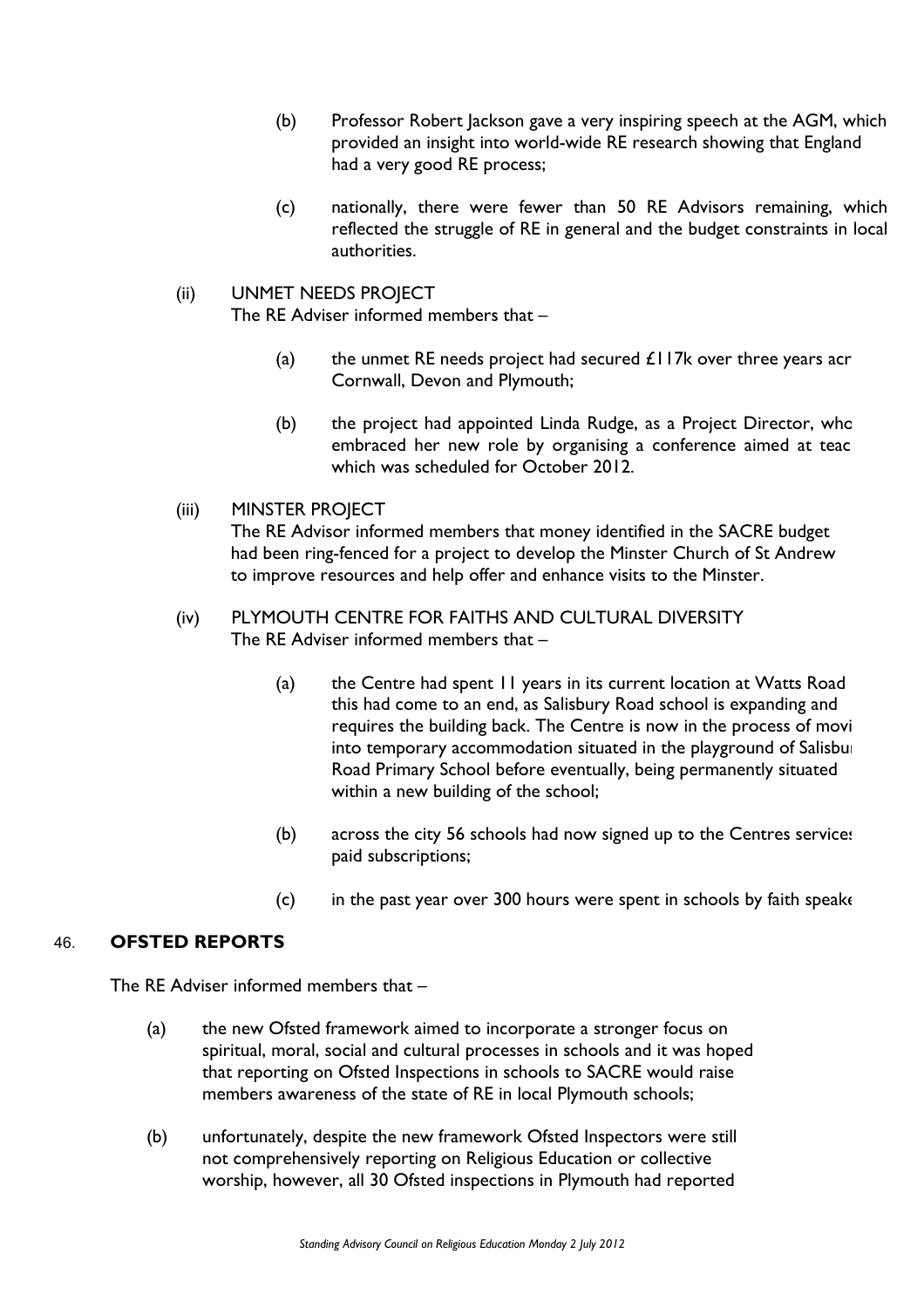that overall effectiveness of S,M,S,C development were, satisfactory, good or outstanding;

- (c) it is understood that Ofsted inspectors were due to undergo further training over the Summer and inspections were to be carried out slightly differently from September 2012 with greater attention to SMSC;
- (d) the advice from Ofsted regarding the guidance on teaching RE and collective worship is that it is for the schools to determine their own way of teaching, in line with locally Agreed Syllabuses, rather than dictating a generic approach for RE in schools.

It was agreed that –

- (1) the RE Adviser would review the 30 Ofsted reports on Plymouth schools and identify which schools that had been inspected had signed up to the Centre for Faiths and Cultural Diversity;
- (2) the RE Adviser would continue to review Ofsted inspection reports and report back to SACRE on their findings.

# 47. **THE CONTEXT AND QUESTIONS FOR RE, SPIRITUAL, MORAL, SOCIAL AND CULTURAL DEVELOPMENT AND COLLECTIVE WORSHIP**

SACRE members were provided with a document produced by the Association of Religious Education Inspectors, Advisors and Consultants (AREIAC) called 'Collective Worship Revisited'. The RE Adviser informed members that –

- (a) the two key aims of the National Curriculum were that schools should:
	- provide opportunities for all pupils to learn and achieve; and,
	- promote learning of S,M,S,C and educate pupils into aspects of adult life;
- (b) RE helps explore the aims of the national curriculum and also gets pupils to think about what matters to them;
- (c) the 'Collective Worship Revisited' document was an attempt to demonstrate the value of collective worship and address the issues and concerns. It was a positive step forward in assisting schools to structure quality approaches to collective worship.

# 48. **SACRE WORKING GROUPS UPDATE**

SACRE Members were provided with an update from working groups that had met since the last meeting.

Liz Hill, champion for group five on the key priority – to revise guidance and identify key resources for collective worship, gave a presentation and informed SACRE that –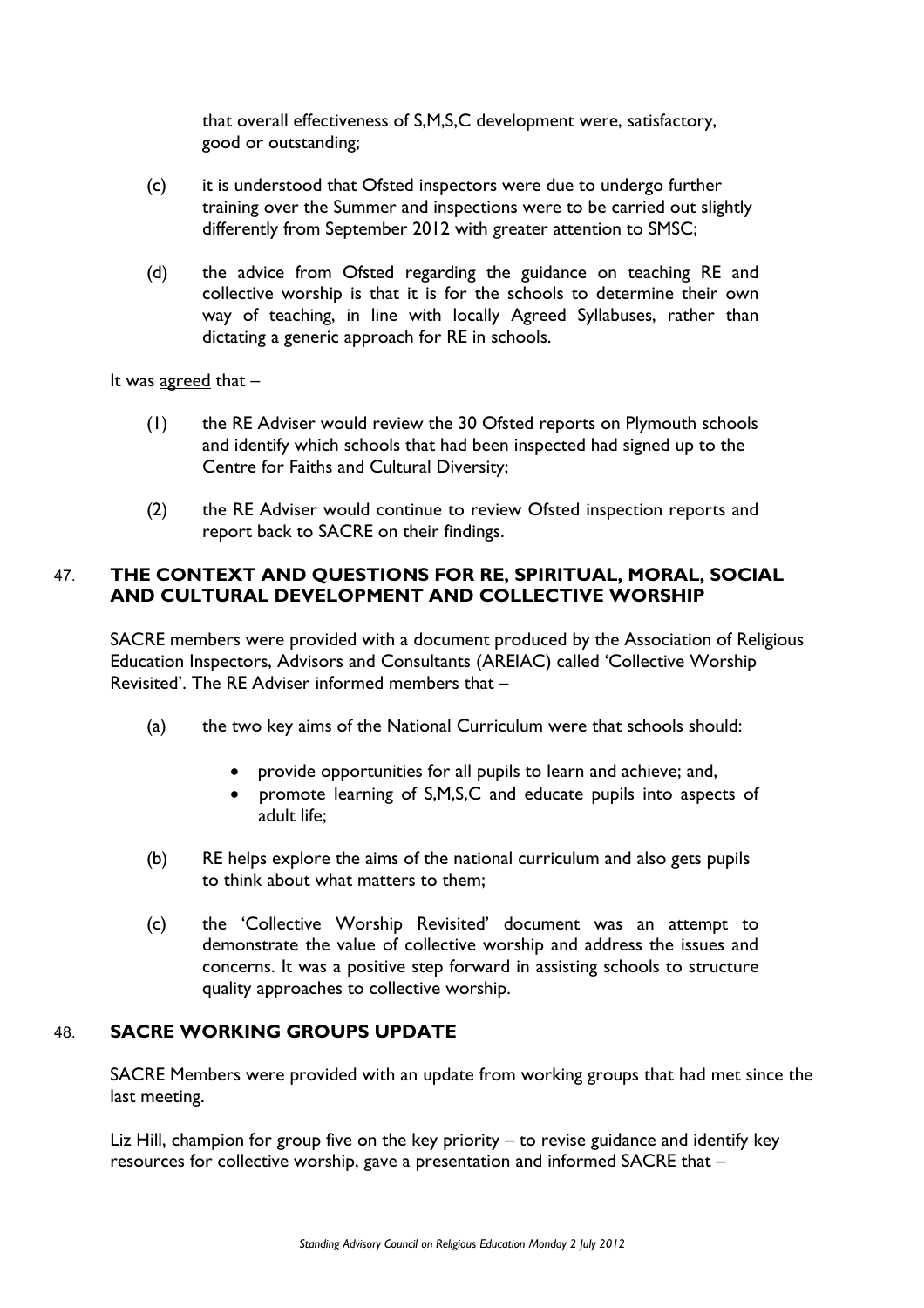- (a) the aim of the group was to create a rolling programme for both primary and secondary schools which, was based on a collective worship theme for each week with separate subthemes for each day;
- (b) the programme designed covered the academic year  $2012 2013$  and aimed to highlight collective worship and RE topics and promote community cohesion;
- (c) the programme had given titles to each weekly and daily theme and the next step for the working group was to establish a comprehensive resource structure for schools to utilise;
- (d) ideally the resources would be hyperlinked to each topic in an electronic version of the programme that would be shared with all schools and potentially could be a resource for trainee teachers.

Pam Shelmerdine informed SACRE members that she had recently visited Leigham Primary School to observe the teaching of RE and stated that it was a brilliant experience and very encouraging to witness such good quality teaching.

Mrs Helena Mitchell, who was champion for group one - to seek on-going opportunities to raise the profile of SACRE, informed members that –

- (e) the working group had now created a portable display that could be used at conferences and events to promote and advertise the work of SACRE;
- (f) a resource box for schools was being explored, which was hoped to enable schools to improve the resources available for RE teaching.

Jonathan Marshall, RE Adviser informed SACRE that –

- (g) he was aiming to create a SACRE/RE website which could also be used as the central store for the schools collective worship programme;
- (h) on behalf of SACRE an event had been organised on 3 October 2012 which would be hosted at the Central Methodist Hall and would have John Keast, Chair of the RE Council, as a key note speaker, he will speak to the title; "the place of RE in schools and the community". The meeting will be open to teachers and SACRE members in neighbouring authorities;
- (g) SACRE would be sponsoring a school event for Holocaust Memorial Day 2013, which would see school pupils use performing arts to work to the theme for 2013 'communities together: build a bridge'.

# Agreed that –

(1) Liz Hill would email a copy of the draft rolling programme to all SACRE members;